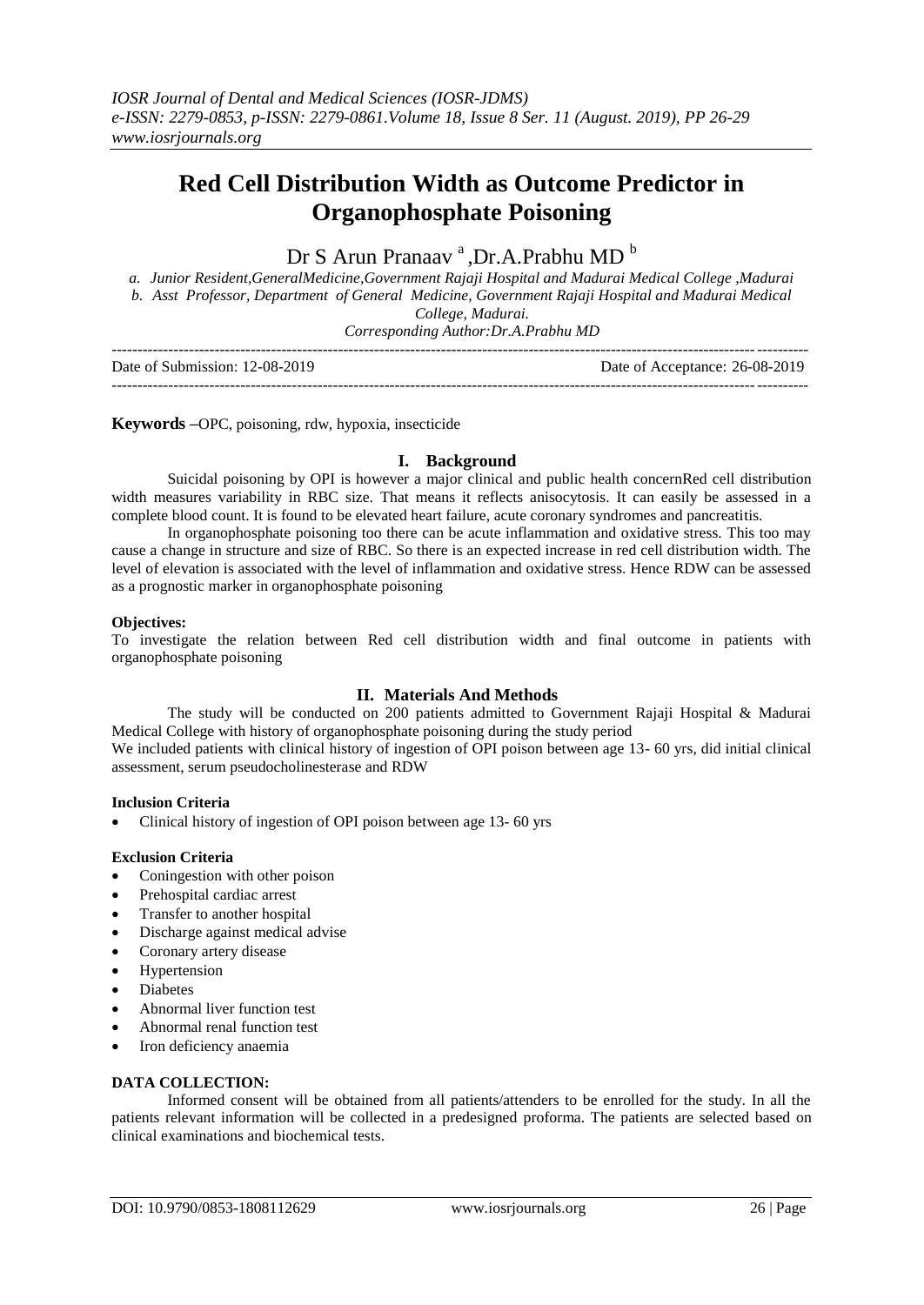# **LABORATORY INVESTIGATIONS**

- a) Complete Hemogram
- b) Peripheral blood smear
- c) Liver function test
- d) Renal function test
- e) Random blood sugar
- f) PseudoCholinesterase level

Adult patients aged more than 12 years of age attending the casualty of Department of Medicine of Government Rajaji Hospital, Madurai with history of OPC poisoning were admitted. Complete hemogram, blood sugar, urea, creatinine and liver function tests, serum pseudocholinesteraseetc were done. Patients with abnormal blood sugar values, elevated renal function tests and elevated liver function tests were excluded.

### **DESIGN OF STUDY:**

Prospective study

# **PERIOD OF STUDY:**

# 6 MONTHS

### **COLLABORATING DEPARTMENTS:** DEPARTMENT OF PATHOLOGY and DEPARTMENT OF BIOCHEMISTRY

### **ETHICAL CLEARANCE**: Obtained

**CONSENT**: Individualwritten and informed consent.

**ANALYSIS**: The collected data will be entered in Microsoft Excel spreadsheet and analyzed using Statistical Package for Social Sciences (SPSS) version 17

#### **CONFLICT OF INTEREST**: NIL **FINANCIAL SUPPORT**: SELF

# **III. Results**

The mean of Systolic Bp, Diastolic Bp, Pulse rate, Respiratory rate, SpO2 and Serum Pseudocholinesterase were measured and shown in Table

| <b>RDW</b>                    | Day 1  |                | Day 3  |                |
|-------------------------------|--------|----------------|--------|----------------|
|                               | Mean   | Std. Deviation | Mean   | Std. Deviation |
| <b>SBP</b>                    | 109.7  | 30.4           | 108.2  | 15.6           |
| <b>DBP</b>                    | 72.9   | 10.5           | 79.5   | 12.1           |
| PULSE RATE                    | 91.4   | 16.5           | 80.9   | 20.1           |
| <b>RESPIRATORY RATE</b>       | 19.1   | 5.9            | 15.0   | 3.5            |
| S <sub>D</sub> O <sub>2</sub> | 84.3   | 11.6           | 91.5   | 4.2            |
| Serum Pseudocholinesterase    | 4200.8 | 2947.1         | 5987.4 | 1208.3         |

In the RDW higher group there were 7 patients with no adverse effects, 19 who were intubated and extubated early. 46 subjects were intubated and needed prolonged mechanical ventilation beyond 5 days and hence underwent elective tracheostomy. 19 had delayed respiratory failure within 72 hrs requiring mechanical ventilation and 7 died within 30 days in the RDW higher than 46 group.

| <b>Outcomes</b>                          | <b>RDW</b> Low |     |       | RDW High       |     |       |
|------------------------------------------|----------------|-----|-------|----------------|-----|-------|
|                                          | No             | Yes | Total | N <sub>0</sub> | Yes | Total |
| No adverse effects                       | 13             | 89  | 102   | 91             |     | 98    |
| Intubated and early extubated            | 89             | 13  | 102   | 79             | 19  | 98    |
| Intubated needing tracheostomy           | 102            |     | 102   | 52             | 46  | 98    |
| Delayed respiratory failure within 72hrs | 102            |     | 102   | 79             | 19  | 98    |
| Death within 30 days                     | 102            |     | 102   | 91             |     | 98    |

From the t test we derive that the mean serum pseudocholinesterase was lower in RDW high group 1699(SD 1377.6) than the RDW low group 6603.6(SD1841.5) which is statistically significant (p<0.0001).

Also the mean SpO2 was lower in the RDW higher group 75.5 (SD 8.8) and higher in RDW 92.7 (SD 6.6) which is also statistically significant (p<0.0001).

The mean Respiratory Rate was lower in the RDW higher group 18.2 (SD 5.7) and higher in RDW 20 (SD 6.0) which is also statistically significant ( $p<0.030$ ).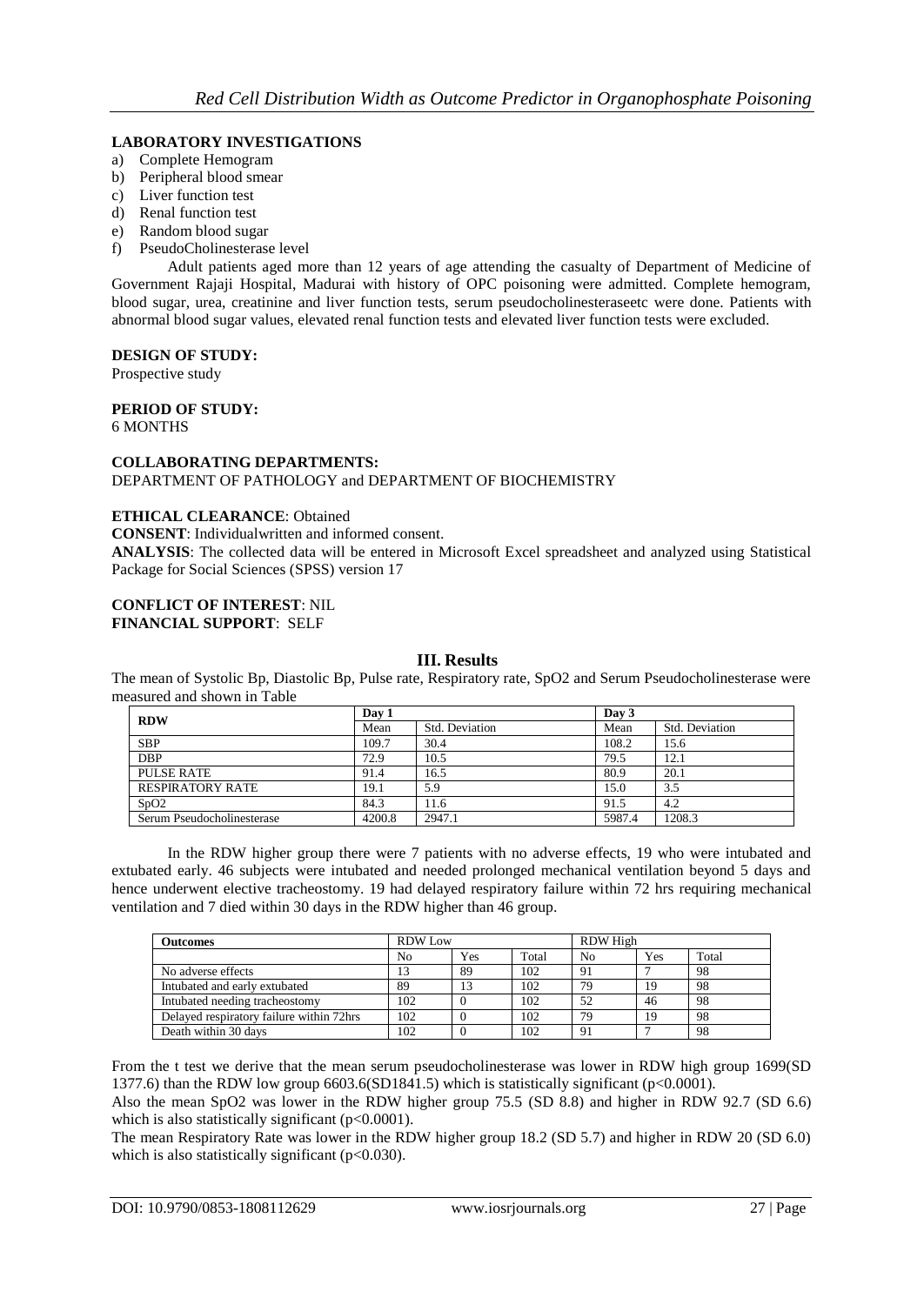Also the mean Diastolic BP was lower in the RDW higher group 70.4 (SD 11.2) and higher in RDW 75.2 (SD 9.2) which is also statistically significant ( $p<0.001$ ).

Patients with RDW high than 46 had very low Serum Pseudocholinesterase, Lower SpO2, Diastolic BP and Respiratory Rate which were statistically significant.

| <b>RDW</b>                 | Low    |                | High   | P-value        |          |
|----------------------------|--------|----------------|--------|----------------|----------|
|                            | Mean   | Std. Deviation | Mean   | Std. Deviation |          |
| Age                        | 36.6   | 13.1           | 37.1   | 12.8           | 0.792    |
| <b>SBP</b>                 | 107.4  | 30.7           | 112.1  | 30.2           | 0.283    |
| <b>DBP</b>                 | 75.2   | 9.2            | 70.4   | 11.2           | 0.001    |
| PULSE RATE                 | 91.1   | 16.7           | 91.7   | 16.3           | 0.783    |
| <b>RESPIRATORY RATE</b>    | 20.0   | 6.0            | 18.2   | 5.7            | 0.030    |
| SpO2                       | 92.7   | 6.6            | 75.5   | 8.8            | < 0.0001 |
| Serum Pseudocholinesterase | 6603.6 | 1841.5         | 1699.9 | 1377.6         | < 0.0001 |

ROC (Receiver operating curve) was used to determine the optimal cut off point for RDW for predicting mortality.RDW had a sensitivity of 71.4 % and the specificity of 85 % with a cut-off value of 51.5 in predicting mortality in patients with OPI poisoning. (Area under the Curve: 0.885)



Diagonal segments are produced by ties.

### **LIMITATION:**

- Our study did not involve any intervention.
- The subtype of Organophosphate poison and their outcomes were not studied separately.
- We did not include other types of poison like Carbamate, organochlorines
- We could not quantify the amount of exposure that occurred in each patient
- The height, weight, BMI of patients were not studied, since Organophosphate poisons are fat soluble
- The study had smaller group of population from a Single Institution which may not represent the whole Indian population
- The levels of folic acid, vitamin B12, and iron that might influence the RDW value were not measured